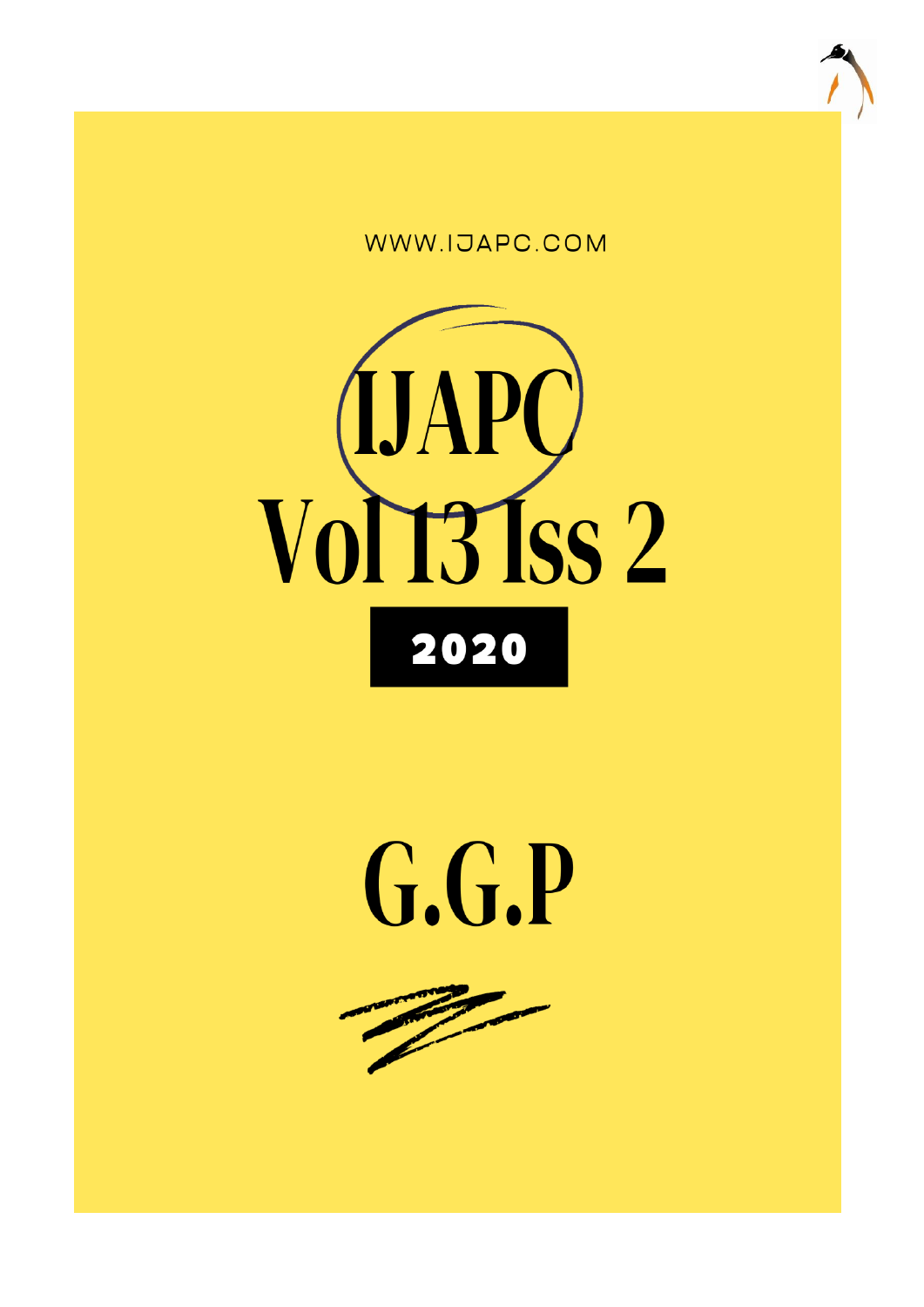

# **Int J Ayu Pharm Chem**

CASE STUDY www.ijapc.com

**e-ISSN 2350-0204**

# **Study of Ayurvedic Management of** *Kitibhkushta***: A Case Study**

Sarika S Dange\*

\* Department of Kayachikitsa, B.S.D.T.'S Ayurved Mahavidyalaya, Wagholi, Pune, MS, India

## **ABSTRACT**

Psoriasis is a long lasting autoimmune disease characterized by itching, dryness of the skin and white silvery scales. The prevalence of psoriasis in India is estimated to be between 0.44% and 2.8%. The psoriatic lesions are produced due to rapid skin cell production due to various etiological factors.At present only oral as well as topical corticosteroids are the main stay in the management of psoriasis, but it is still a challenge to the modern medical science.

The signs and symptoms of Psoriasis can be correlated with *KitibhKushta* as described in Ayurvedic system of medicine. In Ayurveda, all skin disorders are described under the broad heading of *Kushta*which is being further divided into two typesi.e*Mahakushta* and *Kshudrakushta. Kitibhkushta* is one of the types of *Kshudrakushta* which is commonly encountered in today's clinical practice. It is a type of *Vata-Kapha* predominating skin disorder with the involvement of *Rasa, Rakta, Twak* as important *Dushyas.* This paper highlights a case study of *KitibhKushta* (Psoriasis) treated with the Ayurvedic principles of *SthanikShodhan* and *Shaman chikitsa*.

## **KEYWORDS**

.

*KitibhKushta, Psoriasis, Shaman Chikitsa, Jaloukavacharan, Takradhara*



Received 19/08/2020 Accepted 31/08/2020 Published 10/09/2020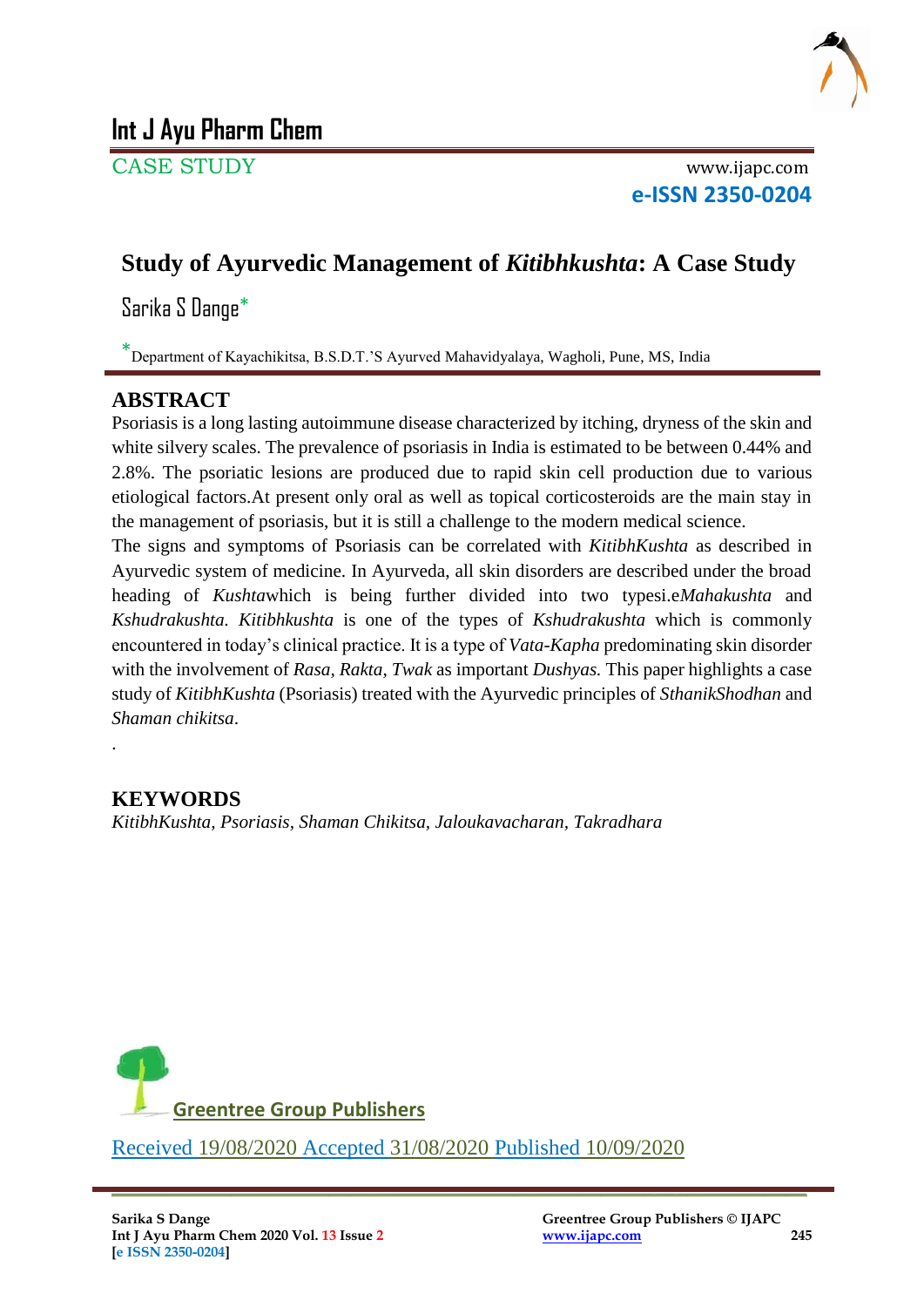

# **INTRODUCTION**

Psoriasis is a chronic, inflammatory, hyperproliferative skin disease. It is characterized by well defined erythematous scaly plaques, particularly affecting extensor surfaces, scalp and nails $9.5$ Kin diseases are commonly observed due to altered lifestyle, lack of physical exercise, improper diet habits, mental stress and nutritional deficiency. About 10 to 15% of OPD patients reported worldwide comprise of dermatological problems. In modern science, the main stay of treatment for psoriasis includes oral and topical corticosteroids but the steroids when used for longer duration causes hepatotoxicity and nephrotoxicity.

In Ayurveda all skin diseases are described under the broad heading of *Kushta* which is being further divided into two types i.e. *Mahakushta* and *Kshudrakushta*. *Kitibh Kushta<sup>1</sup>* is one of the types of *KshudraKushta* which can be correlated with Psoriasis based on its signs and symptoms.Due to *Mithyaaahar* and *viharaTridosha* gets vitiated which further leads to vitiation of *dushyas* like*Twak, Rakta, Mansa*and *Lasika<sup>2</sup> .* This *Doshadushyasammurchana* leads to *sthansanshraya* at *Twak* and *kushta* develops. Though, *KitibhKushta* is a disease having *Vata-Kapha* predominance<sup>1</sup>. This patient is having *Vata* dominance which can be elicited with the presence of symptoms like *Shyawata, Kina*   $kharSparsha$ and *Parushata*<sup> $1$ </sup> So. considering all these facts pacification of vitiated *dosha* by *shaman chikitsa* along with *sthanikshodhanchikitsa* is being applied to treat the disease.

# **CASE REPORT**

### **HISTORY OF PRESENT ILLNESS:**

A 40years old male patient who was apparently alright before 4 years developed Skin lesions over scalp and backside of both ears associated with white powdery discharge, silvery scaling, blackish discolouration and dry and rough skin. Patient is a Software engineer and belongs to upper-middle socioeconomic class. He consulted for allopathic and homeopathic treatment before but there was no considerable relief. After that he came to Kayachikitsa OPD of B.S.D.T.'S Ayurved Hospital and Research Centre, Wagholi, Pune on 18/01/2020.

#### **HISTORY OF PAST ILLNESS:**

No history of Diabetes, Hypertension or any other major illness.

#### **SURGICAL HISTORY:**

Cholecystectomy 20 years back

#### **FAMILY HISTORY:**

No significant history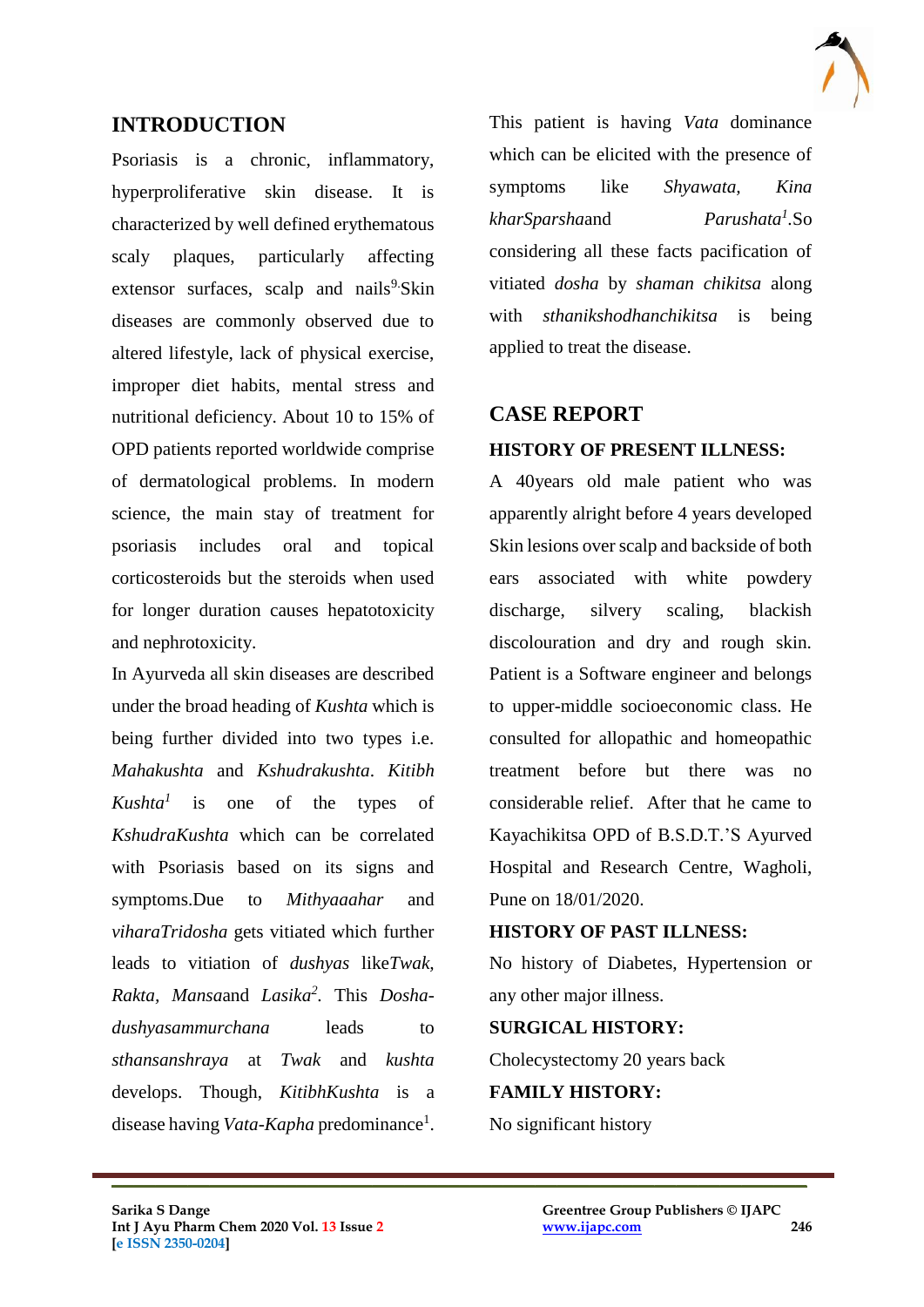

#### **GENERAL EXAMINATION:**

Pulse: 80/min B.P.:130/70 mm of Hg  $RR: 20/min$ Weight: 73kg Built: Normal Appetite: Less. Tongue: Coated Bowel: Irregular Bowel Habit Micturition : Normal Sleep: Disturbed

### **SKIN EXAMINATION:**

Site: Scalp and back of both ears Colour: Blackish discolouration Surface: Rough and Dry Scaling: Present

Itching: Absent

Discharge: Absent

#### *NIDAN PANCHAK:*

#### *Hetu:*

*AaharajHetu*:*Vishamashan*,*Abhishyandiaa har*, *Viruddhaaahar*, excessive intake of peanuts, curd etc.

*ViharajHetu*:*RatrauJagaran*, *Avyayam*

*ManasikHetu*:*Chintadhikya*++.

*Purvarupa:TwakRukshta*

*Rupa:Shyawata, Parushta, Kina* 

*Kharasparsha*

#### *SampraptiGhatak:*

*Dosha: VatapradhanKapha Dushya: Twak, Rakta, Rasa Agni: Jathragni and Dhatwagnimandya Strotas: Rasawaha, Raktwaha*

*StrotoDushti: Sanga and Vimargagaman Udbhavsthana: Aamashay and Pakwashaya Adhishtan: Twak*(Scalp and back of both ears*) Rogamarga: Bahya Swabhav: Chirkari Samprapti***:**

Due to *NIdanasevana*, *Vata-kapha* gets vitiated and later they vitiate *twak, rasa, rakta*. This *dosh-dushyasammurchana* leads to *twakdushti* in the form of *Shyawata, parushta, kharata*and*rukshta.*  Thisis*KitibhKushta*(Psoriasis).

#### **INVESTIGATIONS:**

Within normal limit

**DIAGNOSIS: -***KitibhKushta*

#### **ASSESSMENT CRITERIA:**

Signs and Symptoms were assessed on the

basis of gradings given in Table 1

**Table 1** Assessment criteria and Gradings

| <b>Criteria</b>         | Absent            | Mild | Moderate                    | <b>Severe</b> |
|-------------------------|-------------------|------|-----------------------------|---------------|
| Shyawata                |                   |      | 2                           | 3             |
| (Blackish)              |                   |      |                             |               |
| Discoloration)          |                   |      |                             |               |
| KinakharaSparsha        | $\mathbf{0}$      |      | 2                           | 3             |
| (Roughness with         |                   |      |                             |               |
| Scaling)                |                   |      |                             |               |
| Parushata               | $\mathbf{\Omega}$ |      | $\mathcal{D}_{\mathcal{L}}$ | 3             |
| (Dryness)               |                   |      |                             |               |
| Ugra Kandu <sup>3</sup> | 0                 |      | 2                           | 3             |
| (Itching)               |                   |      |                             |               |
| Strava <sup>3</sup>     | 0                 |      | 2                           | 3             |
| (Discharge)             |                   |      |                             |               |
| mnn<br><b>FRA #1</b>    |                   |      |                             |               |

#### **TREATMENT:**

 $\mathcal{L}_\mathcal{L}$  , and the contribution of the contribution of the contribution of the contribution of the contribution of the contribution of the contribution of the contribution of the contribution of the contribution of

Patient was administered with *Shaman Chikitsa* and *SthanikChikitsa* like *Jaloukavacharan*and *Takradhara* at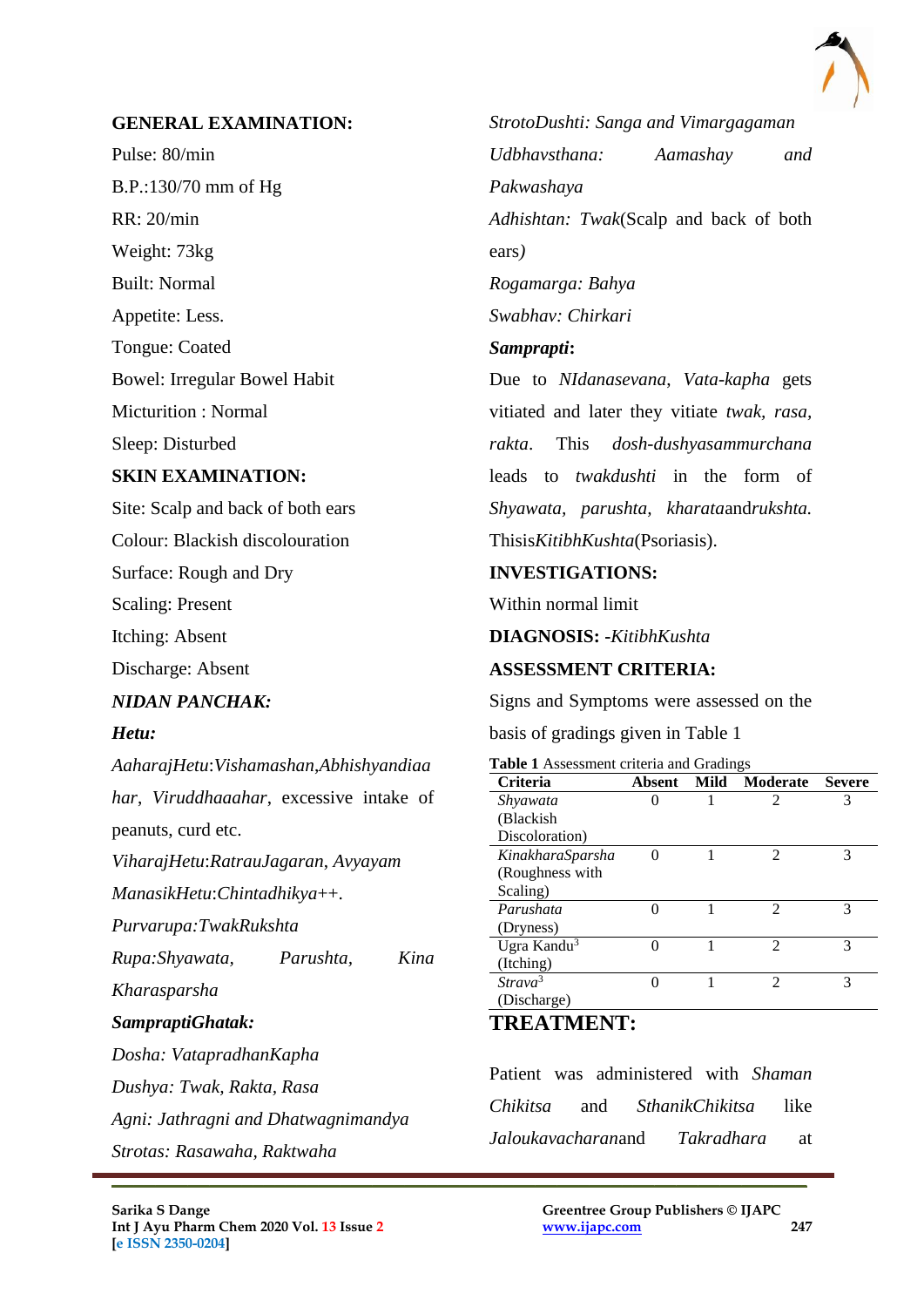

scalpalong with *Nidanparivarjan* and *Pathyasevan*.

Details of the treatment are given in Table

2.

| <b>Formulation</b>                            | <b>Dose</b>       | <b>Main Ingredients</b>                                             | <b>Mode of Action</b>                       |  |
|-----------------------------------------------|-------------------|---------------------------------------------------------------------|---------------------------------------------|--|
| AarogyavardhiniVati (250mg)                   | 2-0-2 Morning     | Kutaki, Guggulu,                                                    | Kushtagn, Deepan,                           |  |
|                                               | and Evening       | Triphala, Chitrak,                                                  | Pachan, Malashodhan,                        |  |
|                                               |                   | Nimb, Parad,                                                        | Vatanuloman.                                |  |
|                                               |                   | Gandhak.                                                            | Tridoshhar (Enhances                        |  |
|                                               |                   | LohaBhasma,                                                         | metabolism, Effective in                    |  |
|                                               |                   | TamraBhasma,                                                        | removing aam and                            |  |
|                                               |                   | AbhrakBhasma.                                                       | accumulated toxins from                     |  |
|                                               |                   | Shilajit                                                            | the body)                                   |  |
| MahamanjishthadiGhanvati <sup>4</sup> (250mg) | 2-0-2 Morning     | Manjishtha, Kutaki,                                                 | Kushtagn, Krumighna,                        |  |
|                                               | and Evening       | Guduchi, Triphala,                                                  | Raktashodhak,                               |  |
|                                               |                   | Kahdir, Nimb,                                                       | VarnyaandVranropak.                         |  |
|                                               |                   | Daruharidra,                                                        |                                             |  |
|                                               |                   | Vidang, Chitrak,                                                    |                                             |  |
|                                               |                   | Shatavari, Bakuchi,                                                 |                                             |  |
|                                               |                   | Karanja, Ativisha,                                                  |                                             |  |
|                                               |                   | Patha etc.                                                          |                                             |  |
| Gandhak Rasayan <sup>5</sup> (250mg)          | 2-0-2 After Food  | PurifiedGandhak,                                                    | Kushtagn,                                   |  |
|                                               |                   | ChaturjaatKashay,                                                   | Raktashodhak, Twachya,                      |  |
|                                               |                   | Guduchi Kashaya,                                                    | Vranaropak                                  |  |
|                                               |                   | Triphla Kashaya,                                                    |                                             |  |
|                                               |                   | BringrajaKashaya                                                    |                                             |  |
|                                               |                   | and AadrakSwaras                                                    |                                             |  |
| TriphalaVati(250mg)                           | 0-0-2 At bed time | Haritaki, Bibhitaki,                                                | Kushtagn, Deepan,                           |  |
|                                               | only              | Aamlaki                                                             | Malashodhan,                                |  |
|                                               |                   |                                                                     | Vatanulomana                                |  |
| Nimb Tail                                     | Local application | NimbaKwath,<br>TilaTaila                                            | Kandughna, Krumighna                        |  |
|                                               | at bed time only  |                                                                     |                                             |  |
| STHANIK CHIKITSA:                             | <b>Duration</b>   | <b>Mode of Action</b>                                               |                                             |  |
| <b>Upakrama</b>                               |                   |                                                                     |                                             |  |
| Jaloukavacharan (1Jalouka at                  | Twice in 15 days  | Expels out vitiated blood and helps in                              |                                             |  |
| each lesion)                                  |                   | removing congested blood<br>Takra acts as Kushtagnby moistening and |                                             |  |
| Takradhra (Amlaki siddha Takra)               | For 7 days        |                                                                     |                                             |  |
|                                               |                   |                                                                     | softening the lesions while Amalaki acts as |  |
|                                               |                   |                                                                     | Raktaprasadakand stress relieving, anti-    |  |
|                                               |                   | inflammatory and antioxidant.                                       |                                             |  |

### **Table 2** Treatment Protocol: *SHAMAN CHIKITSA***FOR 15 DAYS:**

## **OBSERVATION AND RESULTS**

The changes were observed after the treatment and graded as given in Table 3 Figure 1 and 2.

| <b>Symptom</b>                             | <b>Score Before</b><br><b>Treatment</b> (BT) | <b>Score After</b><br><b>Treatment</b> (AT) |
|--------------------------------------------|----------------------------------------------|---------------------------------------------|
| <i>Shyawata</i> (Blackish Discoloration)   |                                              |                                             |
| Kina kharaSparsha (Roughness with Scaling) |                                              |                                             |
| <i>Parushata</i> (Dryness)                 | 3                                            |                                             |
| <i>Ugra</i> Kandu (Itching)                |                                              |                                             |
| <i>Strava</i> (Discharge)                  |                                              |                                             |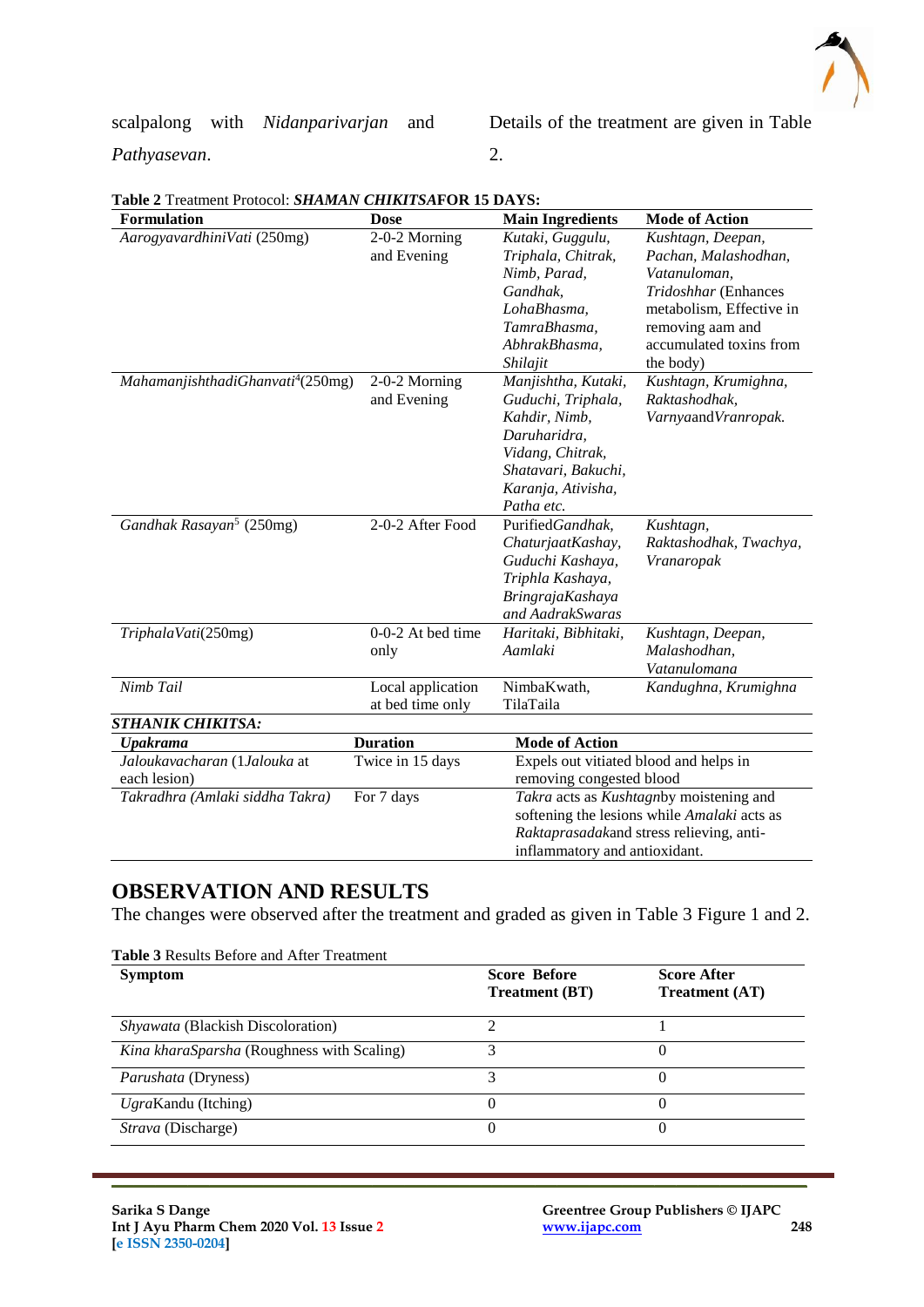



**Figure 1** Before Treatment



**Figure 2** After Treatment

## **DISCUSSION**

*Kitibhkushta* is one of the *Kshudrakushta* which can be correlated with Psoriasis6 of modern science based on its signs and symptoms like itching, blackish discoloration of skin along with silvery scaling and white powdery discharge. In Ayurvedic literature, the mainstay of treatment for *Kushta*disease comprises of *Shodhan* and *Shamanchikitsa* based on predominance of *Dosha*. The patient was diagnosed as a case of *KitibhKushta*. Though, *KitibhKushta* is predominently a *Vata-KaphapradoshajVyadhi*, this patient has dominance of *VataDosha* which can be elicited with the presence of symptoms like *Shyawata, Kina kharSparsha and Parushata* but absence of *Kandu*i.e itching at the site of skin lesions. *Acharya Charak* while describing the treatment of *Kushta*

mentioned that all *Kushtas* are *Tridoshaja* in nature and should be treated according to the dominance of *dosha*. Hence treatment was planned accordingly which includes *dravyas* which have properties like *AgniDeepan, AmaPachan, Malashodhan, Vatanuloman, Twachya, Varnya, Vranaropaka, Raktshodhak* and *Tridoshhara.* Along with treatment patient was also advised *Nidanparivarjana* and *Pathyasevan.*

Effect of*Jaloukavacharan*: *Acharya Sushrut* recommended *Jaloukavacharan* for the superficial *Raktadushti<sup>7</sup>* . *Jalouka* expels out vitiated blood very sharply from affected part of the body. Saliva of *Jalouka* has property of anti-coagulants, analgesic, anaesthetic properties which are much helpful in removing congested, vitiated blood from local lesion quickly. Regeneration of new tissues with pure blood circulation of the diseased part ultimately results in the re-arrangement of skin layers reducing *Twak-Vaivarnya, Twak-Jadyata.*

Effect of *Takradhara*: In *Ayurveda, Takradhara* therapy is indicated in *Vata-Pitta* disorders. Previous research work shows that it gives good results in Stress induced diseases like Hypertension, Psoriasis, Ulcerative colitis etc. *Takra* acts as *Kushtagn* while *Amalaki<sup>8</sup>* acts as *Rasayan* and *Raktaprasadak.* Buttermilk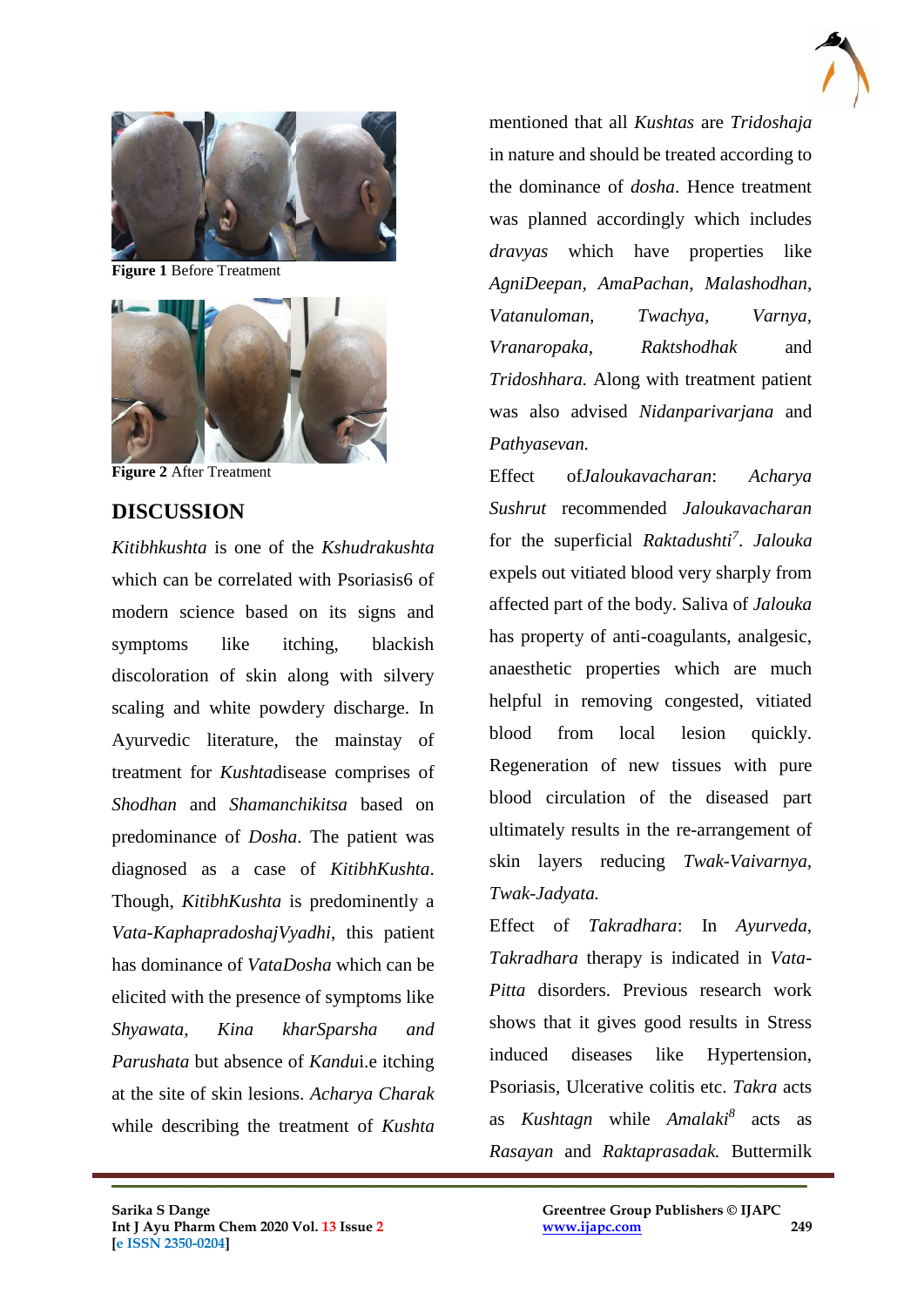

contains large amount of lactic acid. It is scientifically proved that lactic acid is used to moisten and lessen the appearance of thickened Psoriatic patches. ;./

# **CONCLUSION**

Above case study is a documented evidence of successful management of *KitibhKushta* with the help of Ayurvedic principles of *Shodhan*and *Shaman chikitsa. KitibhKushta* can re occur in some of the patient depending on various factors like *mithyaaahara, vihara* hence patient is advised to follow *Pathyapathya*  meticulously and also for regular follow up to avoid the recurrence and further spread of the disease.